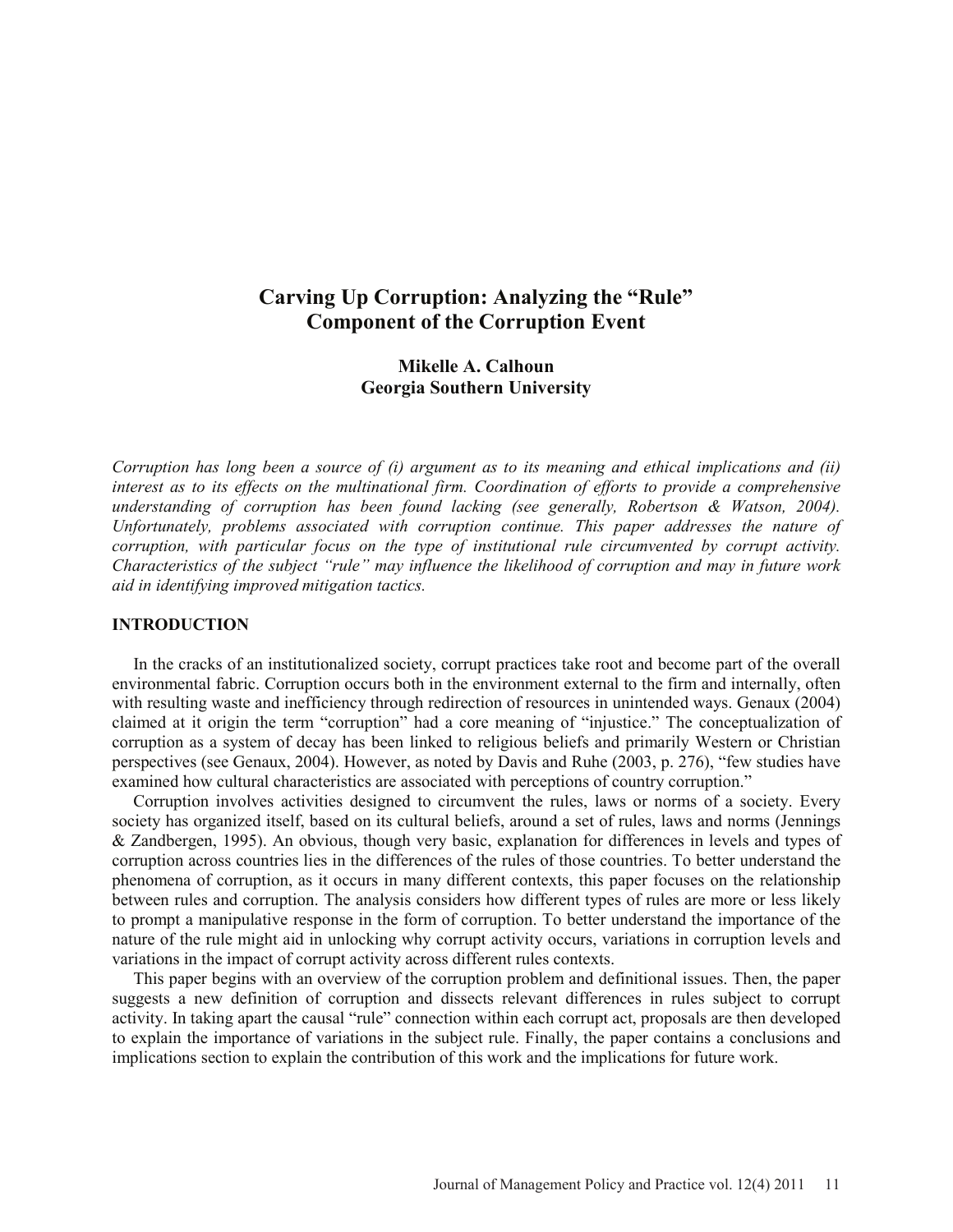#### **LITERATURE REVIEW**

#### **The Problem of Corruption**

 Over the last few decades, interest in and attention toward corruption has increased exponentially. During the decade of the 1960s, only 36 scholarly articles contained any reference to corruption. From 2000 through 2009, 2,950 scholarly articles mentioned corruption, with 956 of those articles including the term in the title.<sup>1</sup> The dramatic increase in attention given corruption is likely attributable, in part, to expressed concerns about negative implications of corruption. Corruption has been negatively associated with economic growth – lowering total and private investment (Brunetti, Kisunko & Weder, 1997; Keefer & Knack, 1997; Mauro, 1998, 1995; Shleifer & Vishny, 1993). International business scholars claim higher corruption deters foreign investment (Mauro, 1995; Voyer & Beamish, 2004; see also Diersen, 1999; Salbu, 1999; Hines, 1995).

 World Bank President James D. Wolfensohn referred to corruption as a cancer in his 1996 speech at the Annual Meetings of the World Bank and IMF. This cancer or virus infects a society, with roots reaching deep into the institutional and cultural fabric of a country. The World Bank has a growing list of firms and individuals ineligible, in many cases permanently, for World Bank contracts, as the result of corrupt activity. The headquarters of such firms are in a variety of developed and developing countries. According to the World Bank, corruption is "among the greatest obstacles to economic and social development." Empirical work has related corruption to increased poverty and disparate income distribution (Chong & Calderon, 2001; Erlich & Lui, 1999), reduced governmental spending on education and health (Mauro, 1998) and reduced services for the poor (Gupta, Davoodi & Alonso-Terme, 2002).

### **Responses to Corruption**

 Daily news reports provide more evidence of increased media attention toward corrupt behavior and its consequences. A search of the New York Times reveals thousands of hits for "corruption" which is mentioned in numerous country "Times Topics" pages as well as general news articles. In the first week of June, 2010, The Wall Street Journal had 23 articles that referenced corruption – 11 domestic articles and 12 international articles. In response to the attention and growing realization of problems, over the last few decades governments have intervened with new legislation and international organizations have launched a variety of anti-corruption efforts. Most of these approaches involve increased monitoring or are coercive, focusing on punishments for specific behaviors symptomatic of corruption.

 In 1977, the United Stated enacted the Foreign Corrupt Practices Act ("FCPA") which was revised and strengthened in 1997. The FCPA prohibits U.S. firms from paying bribes and engaging in corrupt behavior in both domestic and international operations. At least initially, research found the FCPA put U.S. firms at a disadvantage in the global market, given that in some countries bribery was commonplace (Diersen, 1999; Salbu, 1999; but see Macleans & Mangum, 2000). Correspondingly, Hines (1995) found that after enactment of the FCPA, the preferences of United States investors for countries in which to invest changed, favoring less corrupt countries over countries that are more corrupt. In 2002, in response to Enron, World Com and various other corporate scandals, the U.S. government also passed the Sarbanes-Oxley Act in yet another effort to curb corporate corruption and fraud. Sadly, while this legislation may have prompted creation of codes of conduct across companies, it has not ended such unethical behavior (Schminke, Arnaud & Kuenzi, 2007).

 By the turn of the century, other countries and international organizations were joining in the effort to curb corruption. In 1997, the Organization for Economic Co-operation and Development ("OECD") adopted an Anti-Bribery Convention. On March 11, 2009, Israel became the 38<sup>th</sup> nation to ratify the Convention. A recommendation on bribery was also published by the OECD in 2009. In October 2003, the United Nations adopted the Convention against Corruption. At the end of 2009, 143 countries had ratified the Convention, though many expressed specific reservations. Various regional groups have gone on to adopt similar types of conventions.

 A review of the various legislation and conventions evidences the symptomatic focus of anticorruption efforts. Little discussion or attention focuses on the origins of corruption. For example, the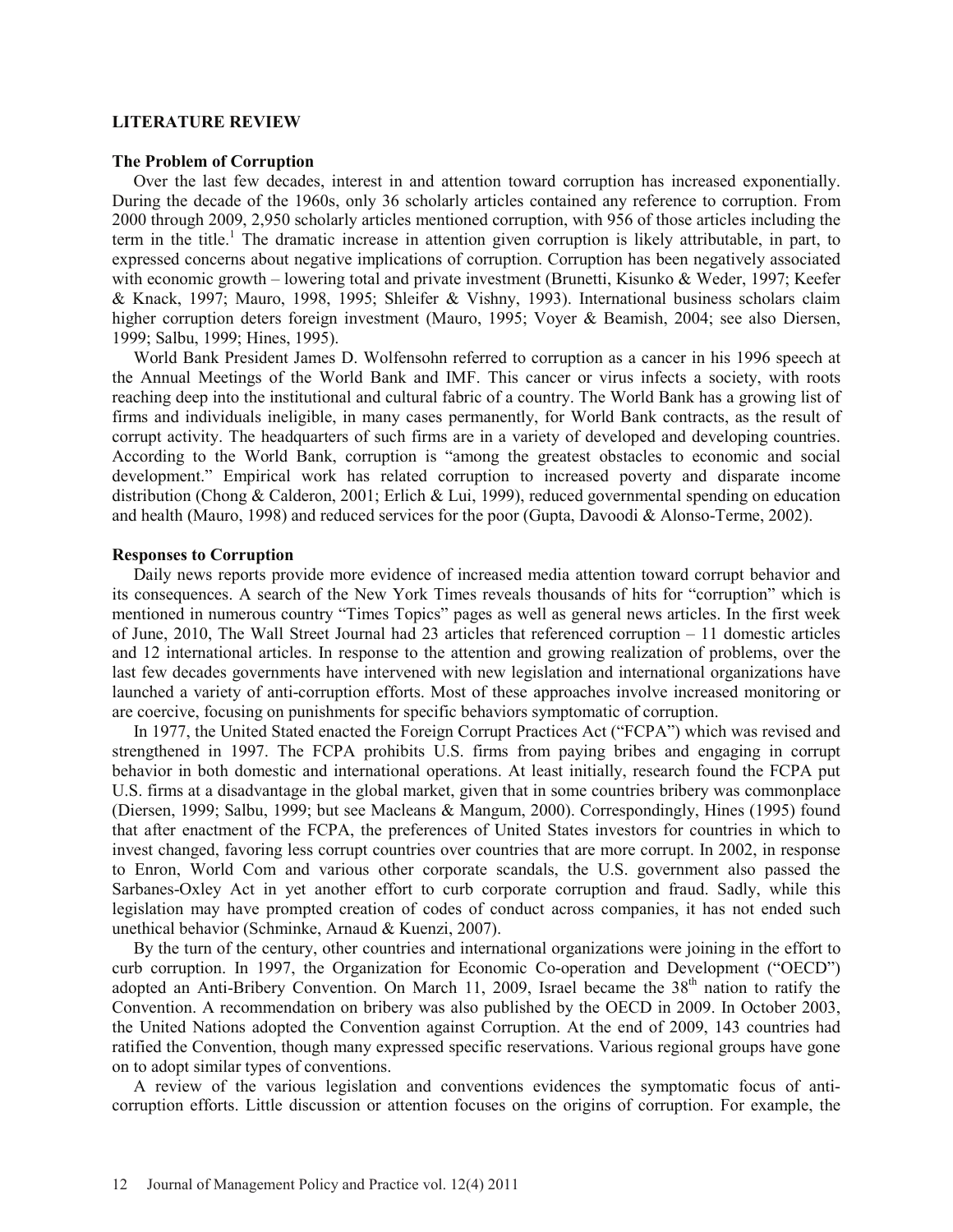World Bank's anti-corruption strategy involves: (1) increasing political accountability, (2) strengthening civil society participation, (3) creating a competitive private sector, (4) institutional restraints on power, and (5) improving public sector management. Strengthening laws, increasing punishments, improving legislative oversight and even improving pay for public servants can have only a limited affect when corruption is a societally-accepted practice. Further, the relationship between corruption and competition or competitive policy is, at best, unclear (Smith-Hillman, 2007). Current thinking is that the problem is only getting worse with little impact from remedial efforts (see Bailes, 2006). Anechiarico & Jacobs (1994) argue overdone efforts to curb corruption actually promote more corrupt behavior.

#### **Current Definitions of Corruption**

 Though current international research often includes corruption as a focal independent variable or a control, few have given full attention to defining the concept. As Von Alemann (2004) explained "[d]efining corruption has proven to be such a difficult challenge that many contemporary analysts pass over the question as quickly as possible" (see also Davis & Ruhe, 2003). Most academics adopt, without question, the definition of another scholar or of an international organization such as Transparency International (see, e.g., Voyer & Beamish, 2004). Most of these definitions focus on specific behaviors and do not provide a prescription for diagnosing corruption. Instead, the overriding approach is presumptive and embodies the idea that corruption is a type of activity identified by the rule: "we know it when we see it." Scholars have yet to reach a consensus on a complete definition of corruption.

 Even when looking across a variety of disciplines, little cohesion exists concerning a definition that provides a comprehensive understanding of corruption (see generally, Robertson & Watson, 2004). Yet, adopted definitions often share two traits. First, most scholars describe corruption as involving payments of excess rents to individual *government officials*. According to Shleifer and Vishny (1993), government corruption is "the sale by government officials of government property for personal gain." Primarily included in this definition are bribes – personal charges for items the state officially owns. Similarly, Ehrlich and Lui (1999) define corruption as when the government exercises the opportunity to obtain rents in the form of side payments and bribes. Often the items received in return for the excess payment are a means to an economic end. For example, the International Country Risk Guide notes in its description of corruption that "the most common form…is…demands for special payments and bribes connected with import and export licenses, exchange controls, tax assessments, police protection, or loans" (ICRG Guide, p. 12). Stated specifically or by implication, definitions of corruption used by the World Bank, Transparency International and most academics involve *government officials* using public power for personal gain (see Collier, 2002; Goolsarran, 2006; Levine, 2005; Shleifer & Vishney, 1993).

 The second shared trait in descriptions of corruption is more subtle, though no less significant. Much of the work on corruption and many of the definitions imply or presume an action viewed as corrupt in one context or country will be viewed as corrupt in all contexts and countries. Thus, there is an underlying ethnocentric view that presumes existence of a single moral code (see Van Roy, 1970). Van Roy (1970), who defines corruption in broader terms than most, organized seemingly convergent thought on corruption into three perceptual approaches: ethnocentric, functionalist and evolutionist.

 The ethnocentric view has a single moral code and an expectation that anti-corruption efforts should facilitate consistent application of laws and guidelines. The view of the United States that the FCPA should prevail everywhere is certainly ethnocentric, but arguably the intent is to impose a consistent business standard that levels the playing field for all. The functionalist perspective considers the purposes both of institutions and of corrupt behavior. Corruption has an integrative effect under this view. For example, Salbu (1999) has addressed the functionality of corruption questioning whether bribes grease wheels and facilitate efforts to obtain lucrative contracts. The evolutionist view looks for causes and sources of corruption. This view considers corruption to be part of the economic and social change process. As explained by Van Roy (1970, p. 90-91) under the evolutionist approach "[t]he labeling by a community of particular practices as corrupt demonstrates public recognition of economic and social behavior out of kilter with common values." Ultimately, Van Roy (1970, p. 109) claims: "corruption appears to maintain systemic stability and yet also reflects change; it seems to be both functional and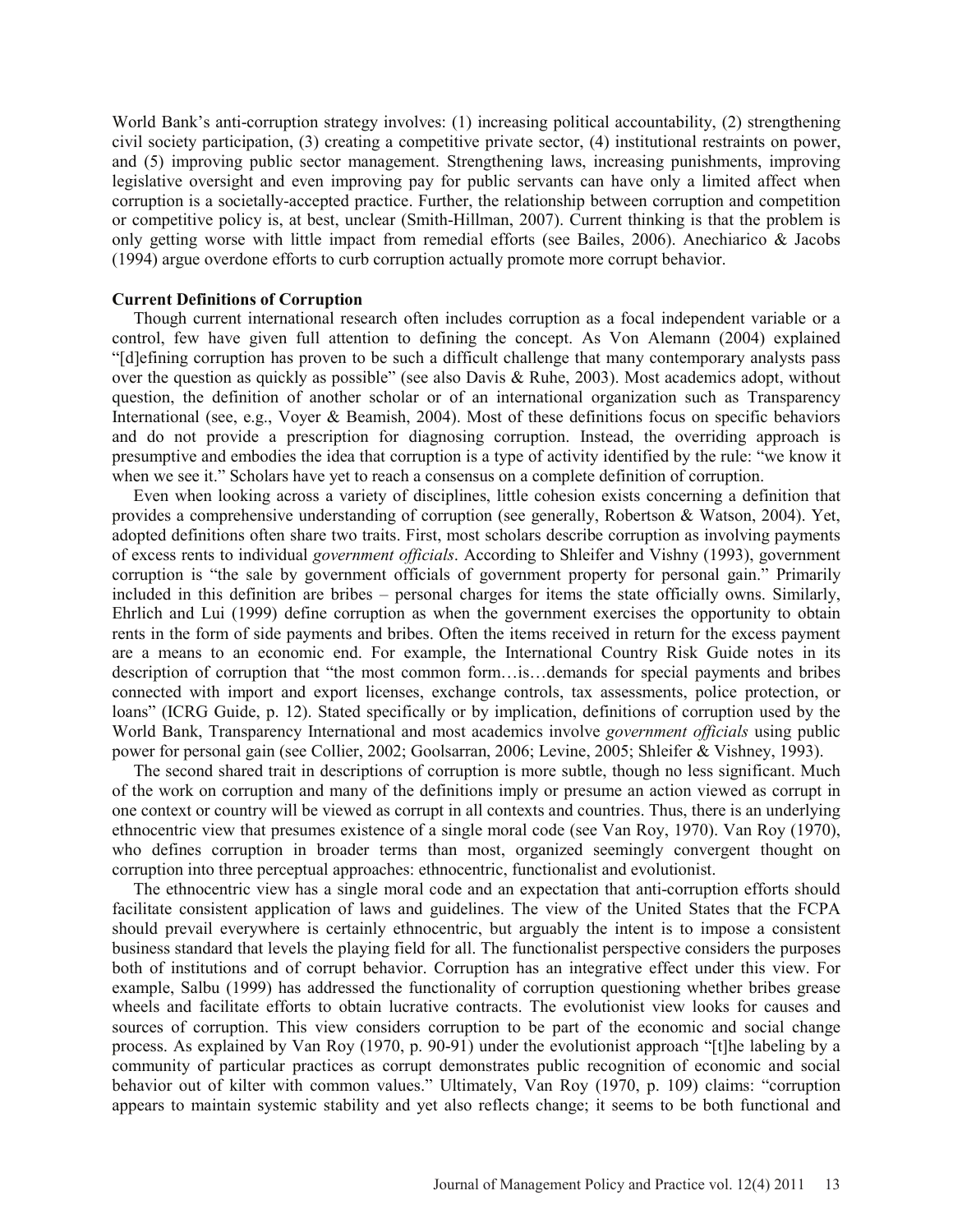dysfunctional, equilibrating and disequilibrating, a permanent fixture of an ongoing arrangement and a transient symptom of changing times." Though Van Roy highlights a problem with current definitions of corruption, he does not define corruption in a manner that provides a clear theoretical frame or explores the origins of corruption.

#### **Definitional Deficiencies**

 A threshold impediment for developing a comprehensive definition for corruption concerns the two presumptions often applied to corruption. Corrupt acts can occur even in the absence of government officials. Corruption occurs between businesses or between individuals and businesses as well. Additionally, as already noted, opinions vary widely across cultures concerning the types of activities which constitute corruption.

# *Not Just Governmental Officials*

 According to various reports, Enron, World Com, the Olympics organization and many other business scandals and failures involved corrupt acts (see, e.g., Voyer & Beamish, 2004). Corruption occurs everywhere, it is only the perceptions and interpretations that differ (Von Alemann, 2004). In China, "corruption is embedded in the business model of Chinese journalists" (Epstein & Qu, 2008, p. 38). Called "black journalism" or "checkbook journalism," corruption involves hush money paid mainly by businesses to journalists to silence stories, alter published information and access television air time. Epstein and Qu (2008, p. 38) noted "at corporate press events cash filled 'red envelopes' – in reality, usually white envelopes – have been standard-issue for years." In addition, reporters routinely "race to the scene of coal mine accidents not to investigate them but to collect hush money" and "the more dead miners, the fatter the payoffs" (Epstein & Qu, 2008, p. 38).

 LaPalombara (1994, p. 328) noted "corruption can be and is applied to a very wide spectrum of human behavior and institutions." He explained when corrupt acts occur in the private sector and do not involve a public official, they might be deemed legitimate. It is easy to make government the "bad guy" (Bukovansky, 2006). Yet, the government is not always an actor in a corruption event.

#### *Culturally Distinct Interpretations of "Corruption"*

 The typical, ethnocentric view of corruption is culturally insensitive and overly inflexible (see Van Roy, 1970). Salbu (1999) commented that there is universal distain for corruption. Yet, across countries, attitudes differ on the condemnability of specific actions and on whether legislation such as the FCPA should have extraterritorial application (Salbu, 1999). In some countries, the distinction between corruption and taxes may be blurred (Shleifer & Vishny, 1993). In other countries, what some might call corruption, in the form of gifts or bribes, are accepted forms of business practice such as guanxi in China. For a while Germany even allowed tax deductions for bribery payments (Tsalikis and Nwachukwu, 1991). There clearly also is a relationship between culture and the perceived level of corruption in a country (see Husted, 1999; Tsalikis & Nwachukwu, 1991). What is missing from our understanding of corruption is the crux of the cultural influence on corruption – the nature of the rule being circumvented.

 Armstrong and Sweeny (1994, p. 777) explained, "there is evidence that the issue of ethicality is culturally specific." As explained by Jennings and Zandbergen (1995, p. 1037), "[e]very society and every organization within it relies on some belief system or 'paradigm' that guides daily understanding and action." We want some order and thus create rules to provide some consistency and institutional reliability. Rules, laws and norms embody cultural beliefs and thus differ across countries. Corruption involves activity intended to circumvent or manipulate such rules, laws and norms (collectively "rules"). Thus corrupt activity varies across cultures due in major part to rules differences. Consider the analogy of dance. Variations in dance across cultures are driven in large part by differences in music. Dance is movement in response to music. Corruption is an action in response to rules. To better understand corruption, we must clarify our definition of the act and focus on the nature of the rule within that event.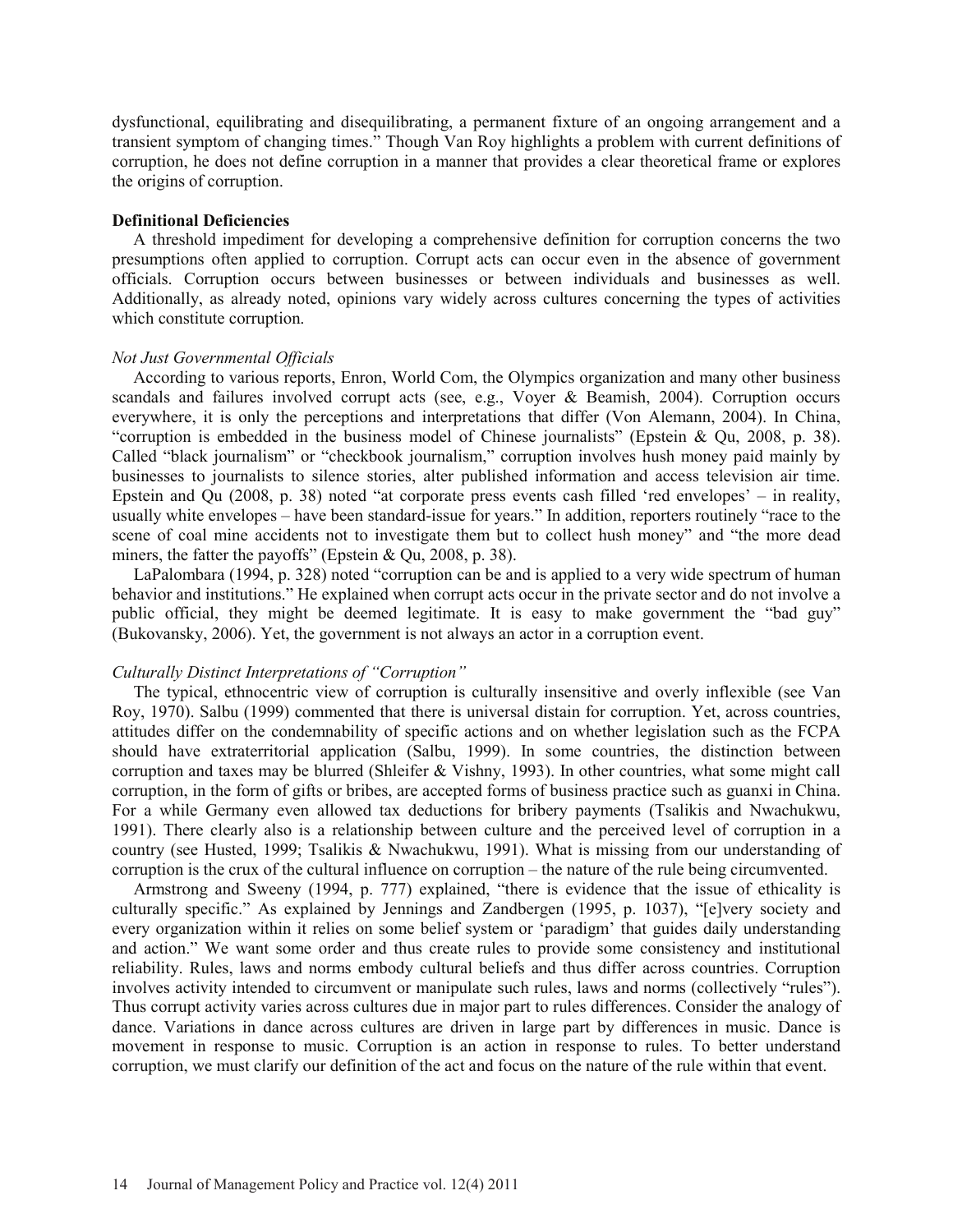#### **A NEW GROUNDED DEFINITION FOR CORRUPTION**

 Development of a new, more complete definition for corruption requires dissection of the corrupt act which in turn should start with explanation of the theory behind the phenomenon. To best understand what corruption is, we should explore its origins and explanations.

### **Identification of the Theoretical Frame(s) for Corruption**

 According to Shleifer & Vishny (1993), early studies applied a principal/agent approach to understanding corruption. Such a model focuses on the symptoms of corruption evident in the relationship between the government/principal and specific official/agent and analyzes how to manage corrupt behavior. An agency explanation may be useful in understanding potential application of agency solutions to mitigate the influence of corruption (see Calhoun, 2007). However, agency theory provides little guidance concerning the origins of corruption and how to dissect the phenomenon.

 Institutional theory provides a richer theoretical arena within which to explore and understand the origins and dynamics of the phenomenon (see e.g., Uhlenbruck, Rodreguez, Doh & Eden, 2006). Interestingly, many scholars relate the issue of corruption to the institutional framework of a society, though arguably with only limited theoretical development. Wei (1998) explained that corruption measures assess the nature and quality of a country's central governmental institutions (see also Chong & Calderon, 2000; Mauro, 1998; Shleifer & Vishny, 1993). As explained by North (1989, p. 238), institutions "provide the basic structures by which human beings create order and attempt to reduce uncertainty in exchange." Institutions provide "the rules of the game" (see Meyer, Boli & Thomas, 1994). The institutional features of a country should reduce uncertainty and establish a stable structure resulting in lower transaction costs for the multinational firm (Hoskisson, Eden, Lau & Wright, 2000). Corruption, which increases transaction costs, is a reflection of the gap between formal laws and informal practices, all reflecting the efficiency of the institutions (see Calhoun, 2002; Delios & Henisz, 2000; North, 1990).

 Most discussions of the process whereby institutional rules and norms are established presume acceptance and compliance with those rules and norms (see, e.g., Jennings & Moore, 1995; Williamson, 2000). As Oliver (1991) pointed out, acceptance is not the only possible response to the institutionalization process. Even within the institutional framework of a society, there is deviance. Corruption is a response to the process that deviates from expectation. Further, as noted by Oliver (1991) and others, opportunism can infect the institutional process (see Collier, 2000). At first blush, an opportunism explanation for corruption is somewhat simplistic because any action seeking personal gain is, by definition, opportunistic. Yet, when institutional laws and norms are lacking in their ability to provide contract protections, opportunism allows corrupt behavior to coexist (see Williamson, 1999).

 In 1995, Jennings and Moore created a model of the institutionalization process, explaining various steps in the process from initial creation to diffusion and what they term "wide institutionalization." Corruption is the unintended byproduct of the institutionalization process where cracks form at different points in the process. The institutionalization process involves creation of legal systems and social structures with formal and informal rules that shape, empower, constrain and define organizations and the institutional structures themselves (see Edelman & Suchman, 1997). At each of the steps outlined by Jennings and Moore (1995) involving politics and legitimization, affected by social actors, social events and innovation, are opportunities to weaken the resulting institutional structure.

 Oliver (1991) provides the final piece of the theoretical puzzle in her detailed explanation of strategic responses to the institutional process. Oliver was perhaps the first specifically to state that the institutional process does not always result in isomorphic behavior and compliance. She identified five possible responses to the process – acquiescence, compromise, avoidance, defiance and manipulation. Interestingly, Oliver (1991) noted the distinction between manipulation and the other four possible responses. Where the first four deal directly with the institutional process and resulting norms, manipulation "side steps" the process and instead seeks cracks, loopholes and opportunities for deviance. As Oliver (1991, p. 159) explained, manipulation is the most active of the responses "in that pressures and expectations are not taken as a given constraint to be obeyed or defied." She continued: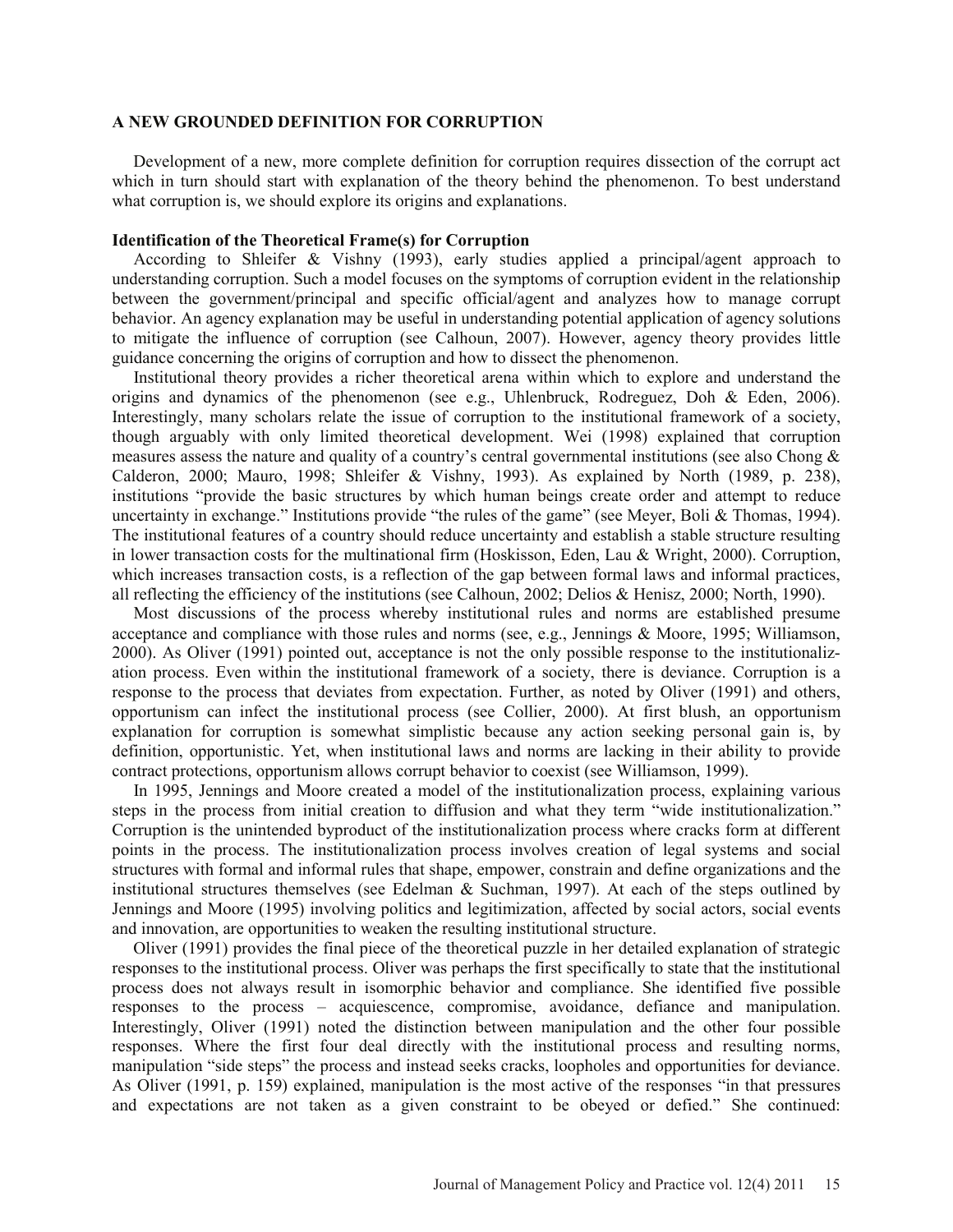"Manipulation involves the active intent to use the institutional processes and relations opportunistically" (1991, p. 159).

 Oliver (1991) listed three types of manipulative behavior – co-opt, influence and control. Her description of "co-opting" manipulation with only a slight alteration could be mistaken for a bribe. Oliver (1991) explained that outside interests may be co-opted by the organization and persuaded to support its projects. If such co-option involves payment of money to or exchange of something of value with the outside interest, arguably there has been a bribe. Manipulation in the form of "influence" is described as lobbying. Many argue lobbying in the United States is legalized corruption. Finally, manipulation through "controlling tactics" involves establishing power and dominance over others which often is inherent in the corrupt relationship. Thus, bringing together institutional theory and the concept of opportunism, corruption may be best understood as a manipulative response to the institutionalization process.

# **Clarifying the Complete Definition of Corruption**

 A complete definition of such a critical concept as corruption needs more development within the theoretical framework. Corruption involves an intentional manipulative act to create some personal benefit or gain. Cultural views concerning what actions constitute corruption vary, just as values, beliefs and institutional systems vary across countries. Furthermore, corruption may differ on the dimensions of pervasiveness and arbitrariness (Doh, Rodriguez, Ulenbruck, Collins & Eden, 2003). The newly conceptualized definition of corruption must factor in all of these issues to be complete. Accordingly, the following is the proffered complete, grounded definition of the phenomenon: "*corruption occurs when one party uses his/her position of authority or responsibility to circumvent or deviate from culturally embedded institutional rules for personal gain*." The remainder of this paper is devoted to clarifying further this definition and the underlying theory, through analysis and specification of related propositions that consider the important "rule" component of corruption.

# **THE PROPOSITIONS**

 As clarified, the definition of corruption has three central components – an actor in a position of authority or responsibility, an institutional rule and deviant behavior. This paper focuses on the critical element of the institutional rule. We leave for future work dissection of corruption considering the actors or the specific type of deviant behavior.

 As mentioned above, the term "rule" may be applied as a shorthand to not just a rule within an institution, but also to a law which is a formalized rule and to a more informal, though perhaps no less significant norm. Each carries with it different characteristics that can provide insight concerning the likelihood of corrupt activity.

# **Institutional Rules**

 Institutional rules come in many forms – implicit, explicit, formal, informal, written, and oral. The proponent(s) of each rule has(have) an intended objective for the rule by which others will judge it. Oliver claims rules tend to be either economically or socially motivated (1991). The objective of the rule is a critical issue. The motivating force for compliance with a rule can vary based on the objective of the rule and the perceived value of compliance. Interestingly, this portion of the analysis agrees with Van Roy's (1970) discussion of the evolutionist perspective of corruption wherein corruption is explained as part of the economic and social change process. Oliver (1991) argues that when the perceived ability to achieve both social legitimacy and economic gain from conformity with the institutional rule is low, there is more likely to be a negative response such as manipulation. Yet, Oliver's development of institutional theory has only one true participant – the organization responding to the institutional rule. With corrupt behavior, there are participants on both sides. Each side may have a different view concerning the potential social and economic gain from compliance with the rule. Each will have a different perspective of the value placed on compliance by the other participant.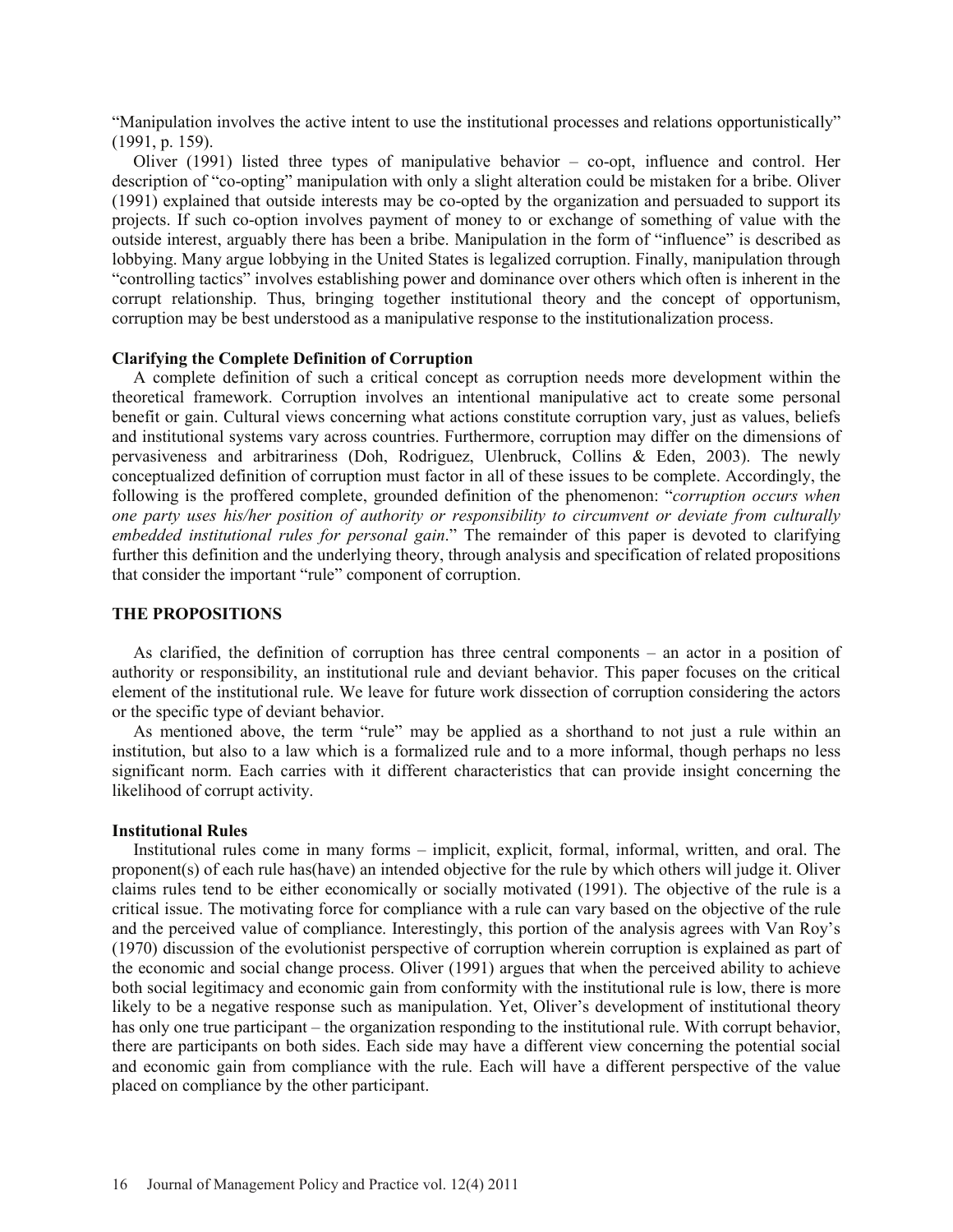P1: The degree of social legitimacy perceived as attainable through or associated with conformity to the institutional rule by each affected party will determine the likelihood of corrupt behavior. P2: The degree of economic gain perceived as attainable through or associated with conformity to the institutional rule by each affected party will determine the likelihood of corrupt behavior.

#### **Formal Laws**

 In addition to the perceived value of the rule, the type of behavior affected by the rule is important as it may further determine that compliance value. As explained by Edelman and Suchman (1997), laws and legal systems have three distinct roles: (1) facilitative, (2) regulatory, and (3) constitutive. The facilitative role pertains primarily to the ability of individuals and organizations to enforce contracts through the litigation process and related avenues. In addition to prescribing the litigation process, facilitative laws also address permitting, licensing and certification processes. Individuals and organizations are the players and these laws clarify the playing field (Edelman & Suchman, 1997). In the United States, facilitative laws would include those that established our court systems, their codes of civil and criminal procedure, procedures for seeking a liquor license or firearm and export/import license requirements.

 The regulatory role of a legal system works to modify individual and group behavior to conform to societal views concerning such matters as health, safety, discrimination, business practices and environmental protective (Edelman & Suchman, 1997). Often the regulations merely institutionalize indigenous practices of the population (Edelman & Suchman, 1997; *multiple citations omitted*). These substantive aspects of a legal system will impact issues of contract enforcement and property rights, thereby affecting transaction costs and firm boundary decisions (Coase, 1960; North, 1981; Williamson, 1975). Also involved are criminal laws proscribing improper and illegal activities not to be undertaken by individuals and organizations.

 Finally, the constitutive aspects of the system determine who or what can engage in a particular action. The established constitutive nature of the legal environment identifies, empowers and constructs actors and groups and defines the relationships between them (Edelman & Suchman, 1997). This defining aspect of these constitutive laws impacts the very nature of the organizations and hierarchies created; thus, directly impacting an organization's ability to efficiently enforce contract rights – utilizing facilitative laws to enforce substantive laws, all minimizing transaction costs (see Coase, 1937; Edelman & Suchman, 1997). For example, constitutive laws dictate who may use the power of the court system to bring a lawsuit.

 The initial rule-related propositions (1 and 2 above) may be further developed using this additional information about laws. Among the three kinds of laws, regulatory laws are most likely to have a significant economic and social motive. Facilitate laws are primarily procedural. The economic motivation would generally be low and social motives even lower. Certain constitutive laws may have a social motive and the degree of economic motive may vary. When compliance with a rule has a low value, opportunism may be more likely to provoke a corrupt response. As a result, factoring this consideration into the foregoing propositions, the expectation regarding the likelihood of corruption is that it should be highest for facilitative laws and lowest for regulatory laws with constitutive types of laws falling somewhere in between.

P3: The incidence of corrupt behavior will be higher when associated with a facilitative law than with a constitutive or regulatory law.

P4: The incidence of corrupt behavior will be higher when associated with a constitutive law than with a regulatory law.

# **Informal Norms**

 Oliver explained that manipulation was more likely when institutional rules were incipient, localized or weakly promoted (1991). By their nature, norms do not have the power of the legal system behind them. They often are regional or specific to a particular group. They may be consistent with or inconsistent with existing laws. Yet, norms may carry greater weight than codified laws – at least with respect to continued economic and social benefits flowing from the specific community to which the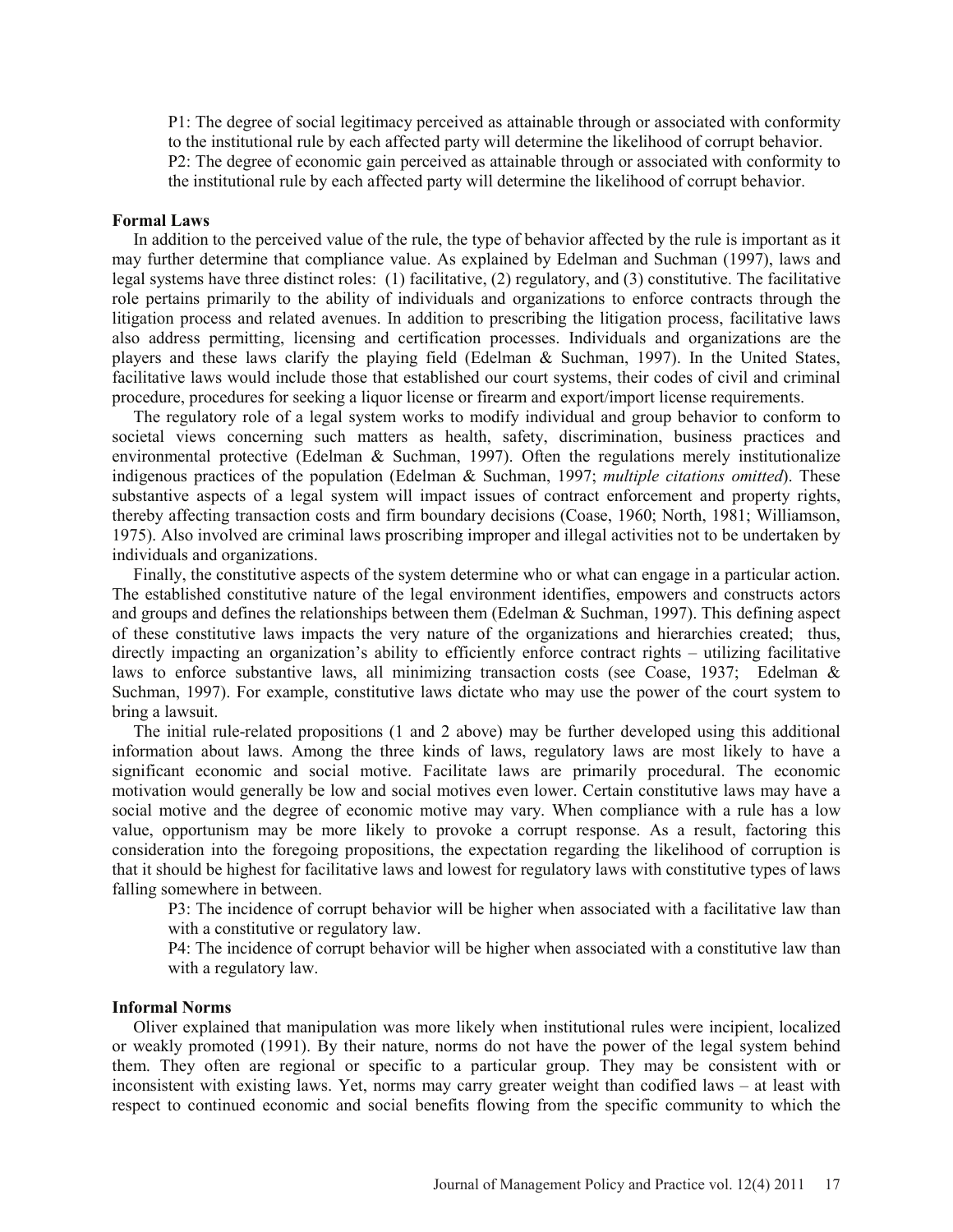norms attach. Consider with the Japanese, violation of certain norms could cause one to "lose face" and thus be socially and often economically shunned from a portion, or in extreme cases all, of the Japanese community. The penalty for a member of an organized crime community such as the mafia for violation of that organization's norms could literally be deadly. Exceeding appropriate relationship boundaries like engaging in an adulterous affair can, across cultures, result in a variety of treatments from harsh to mild – one might be stoned to death or merely ostracized from neighborhood social events.

The motivation for norms can be economic and/or social. From group to group and culture to culture, understanding the motivation for a norm or the degree of economic gain or social legitimacy to be achieved from compliance with that norm will vary widely. The key to whether a norm is more or less critical is the degree of dissemination of and adherence to the norm. Consider the amount of media and even governmental attention given in the spring of 2007 to Richard Gere. His public kiss bestowed on a prominent Indian actress violated cultural norms concerning decent behavior. Gere obviously did not understand the degree to which the norm is followed in India. His printed responses following the incident seemed to indicate he knew of the norm, but thought there was an exception or loophole argument to be made. Evidence of dissemination and adherence may be difficult to obtain in all cases. Though, media attention may sometimes correlate. Alternatively, media attention may only fuel corrupt activity when the message suggests how wide-spread deviant behavior is.

 Finally, as noted, a norm is particular to one country, culture or group. When one or both parties are not members of the subject group, the temptation to engage in corrupt activity will be higher. Outsiders, like Richard Gere, cannot appreciate the value of compliance with the norm. The National Bank of Argentina had no problem participating in a corrupt kickback scheme with management at IBM Argentina. The United States anti-corruption law, the FCPA, did not apply to the National Bank officials, though it did apply to IBM. At most, the issue for the National Bank of Argentina was adherence to a norm that held little value for the bank management. Similarly, while truthful news reporting is a journalistic norm, it carries less weight in a country such as China where truthful information has not been as consistently available. Ultimately, the motivational propositions (3 and 4 above) may be refined to consider the degree of dissemination and adherence, and associations with the referent group supporting the institutional norm.

P5: The incidence of corrupt behavior will be higher when associated with a norm that has not been widely disseminated.

P6: The incidence of corrupt behavior will be higher when associated with a norm that is not consistently followed by those within the group from which the norm arose.

P7: The incidence of corrupt behavior will be higher when one or both of the participants in such behavior are not members of the group from which the norm arose.

### **CONCLUSIONS AND IMPLICATIONS**

 This paper is intended to commence a dialogue that focuses not on the measurement or impact of corruption, but instead considers the nature of the corrupt act itself. Corruption involves actors, a rule, law or norm that is a product of the cultural and institutional environment and then a deviant behavior in response to the "rule". Given the immense importance of corruption and the unfortunate continued growth of such activity, it is imperative to achieve greater understanding of the phenomenon.

 This work considers how to better understand the implications of the rule, law or norm for the likelihood of corruption. A rule is a reflection of the culture of a country. Corruption is the response to some rules. Variation in corruption across countries may be best explained through analysis of variation in the rules that are at the center of the corrupt behavior. This paper carves up the corruption event to focus on how the perceived nature and value of a rule will directly affect the likelihood of a manipulative, corrupt response.

 A limitation of this work is that many factors may influence corruption activity. For example, Robertson and Watson (2004) found a rapid change in FDI will result in a higher level of corruption. This paper is a start and may open the door to a wealth of future work building on the issue of the social and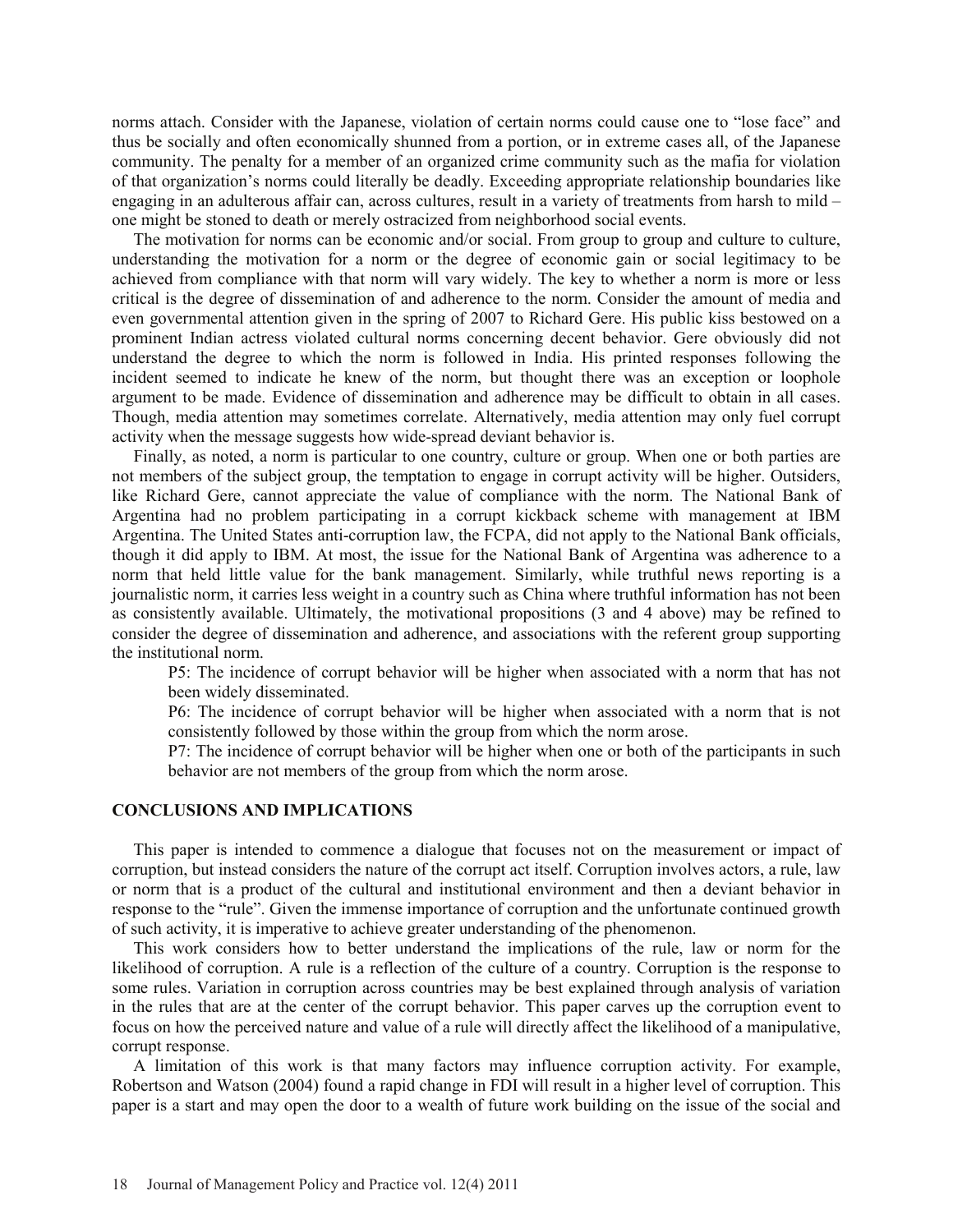economic value associated with compliance or non-compliance of the subject rules. Cultural differences on the dimension of individualism-collectivism may influence whether social or economic value is more important. Furthermore, the focus of the rule – whether facilitative, regulatory or constitutive – is expected to influence the likelihood of a manipulative or corrupt response. In addition, ripe for future analysis is exploration of the significance of different types of actors in the corrupt event and different types of deviant behavior. Characteristics of the actors in the corrupt event would involve insider and outsider status as noted in the final propositions. Whether formalized laws or informal norms, the level or adherence to and corruption associated with a rule will be affected by issues associated with the rule and the nature of the actors such as dissemination of the rule, consistency of conformity by others and group affiliations of the actors.

 Notwithstanding the limitations, the value of this paper lies in the simple explanation of how culture works through rules differences to lay foundational elements critical to understanding why and how corruption occurs and is perceived. Most of the focus of work to date on corruption has centered on identifying and quantifying the cancer. This paper seeks to promote a shift of thinking away from pure diagnosis and symptomatic treatment to improve our understanding of the societally-determined genetic markers and contributing factors of corruption.

# **ENDNOTES**

**<sup>1</sup>**This information is the result of a search of the *Business Source Complete* database of peer-reviewed articles. A similar search of Google scholar, elicited 972 articles published during the 1960s with any reference to corruption (only 6 having a mention in the title of the article). From 2000 to 2009, 34,600 articles mentioned corruption, with 1,960 including it in the title.

# **REFERENCES**

Anechiarico, F. & Jacobs, J. B. (1994). Visions of Corruption Control and the Evolution of American Public Administration. *Public Administration Review*, 54, (5), 465-473.

Armstrong, R. W. & Sweeney, J. (1994). Industry Type, Culture, Mode of Entry And Perceptions of International Marketing Ethics Problems: A Cross-Cultural Comparison. *Journal of Business Ethics*, 13, 775–785.

Bailes, R. (2006). Facilitation Payments: Culturally Acceptable or Unacceptably Corrupt? *Business Ethics: A European Review*, 15, (3), 293-298.

Brunetti, A., Kisunko, G. & Weder, B. (1997). *Institutional Obstacles to Doing Business: Region-by-Region Results from a Worldwide Survey of the Private Sector Policy Research Working Paper 1759*. Policy Research Department, World Bank, Washington, D.C.

Bukovansky, M. (2006). The Hollowness of Anti-Corruption Discourse. *Review of International Political Economy*, 13, (2), 181-209.

Calhoun, M.A. (2002). Unpacking Liability of Foreignness: Identifying Culturally Driven External and Internal Sources of Liability for the Foreign Subsidiary. *Journal of International Management,* 8, (3) 301- 321.

Calhoun, M.A. (2007). An Agency Assessment of Host Country Employee Goal Misalignment and Information Asymmetry. *International Business: Research, Teaching and Practice*, 1, (1), 1-15.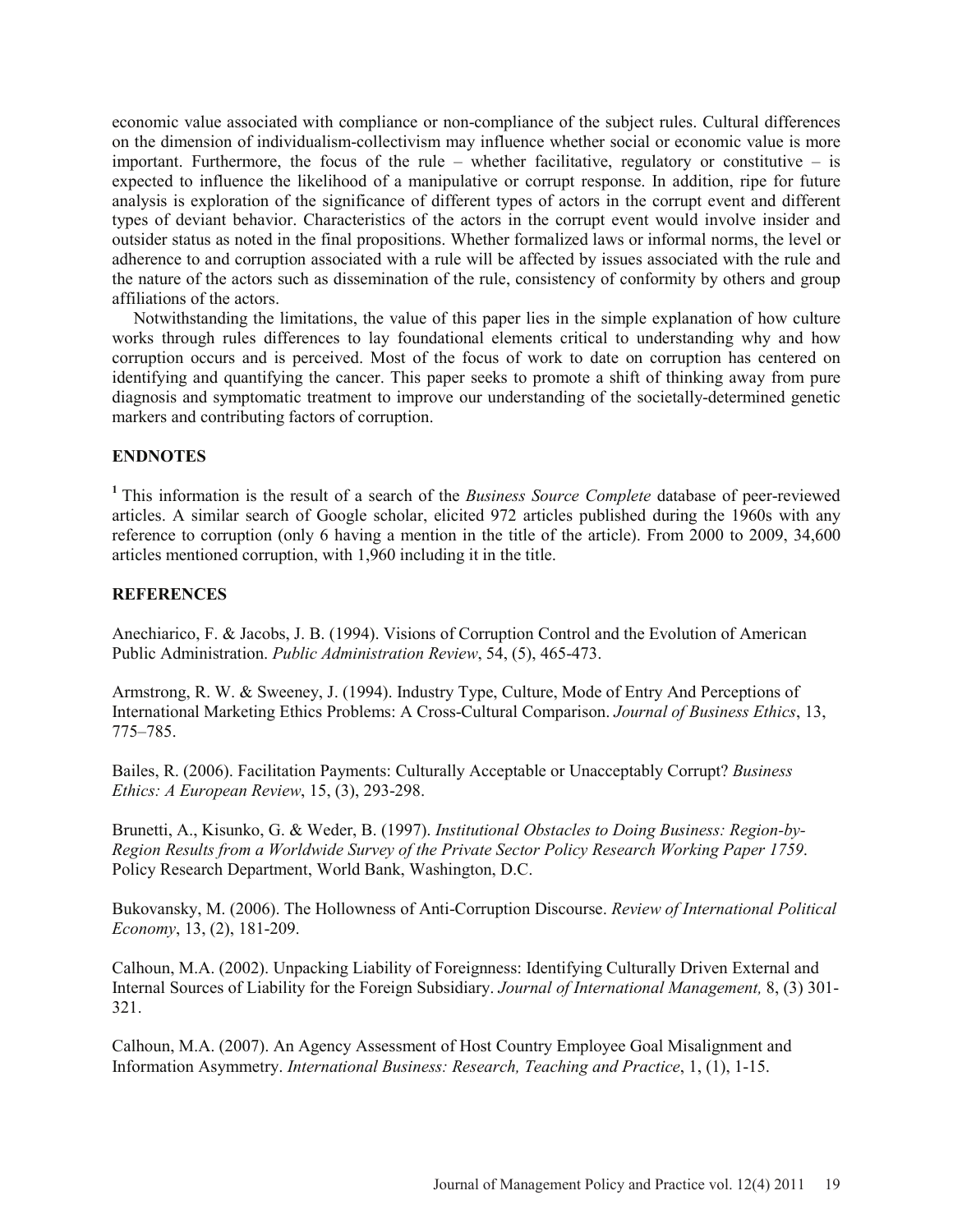Chong, A. & Calderon, C. (2000). Institutional Quality and Income Distribution. *Economic Development and Cultural Change*, 48, (4), 761-786.

Coase, R. A. (1937). The Nature of the Firm. *Economica*, 4, 386-405.

Coase, R. H. (1960). The Problem of Social Cost. *Journal of Law and Economics*, 3, 1-44.

Collier, M.W. (2002). Explaining Corruption: An Institutional Choice Approach. *Crime, Law and Social Change*, 38, (1), 1-32.

Collier, P. (2000). How to Reduce Corruption. *African Development Review*, 12, (2), 191-205.

Davis, J. H. & Ruhe, J. A. (2003). Perceptions of Country Corruption. *Journal of Business Ethics*, 43, (4), 275-288.

Delios, A. & Henisz, W. J. (2000). Japanese Firms' Investment Strategies in Emerging Economies. *Academy of Management Journal*, 43, (3), 305-323.

Diersen, K. L. (1999). Foreign Corrupt Practices Act. *The American Criminal Law Review*, 36, (3), 753- 771.

Doh, J. P., Rodriguez, P., Uhlenbruck, K., Collins, J. & Eden, L. (2003). Coping with Corruption in Foreign Markets. *Academy of Management Executive*, 17, (3), 114-127.

Edelman, L. B. & Suchman, M. C. (1997). The Legal Environments of Organizations. *Annual Review of Sociology*, 23, 479-515.

Ehrlich, I. & Lui, F.T. (1999). Bureaucratic Corruption and Endogenous Economic Growth. *The Journal of Political Economy*, 107, (6), S270-S293.

Epstein, G.A. & Qu, Wei (2008). Dark Journalism. *Forbes*, 182, (1), 38-42.

Genaux, M. (2004). Social Sciences and the Evolving Concept of Corruption. *Crime, Law and Social Change*, 42, (1), 13-24.

Goolsarran, S. A. (2006). Corruption: Its Nature, Causes and Effects Suggestions on the Way Forward. *Journal of Government Financial Management*, 55, (1), 60-64.

Gupta, S., Davoodi, H. & Alonso-Terme, R. (2002). Does Corruption Affect Income Inequality and Pverty? *Economic Government*, 3, (1), 23-45.

Hines, J. R. (1995). *Forbidden Payment: Foreign Bribery and American Business After 1977, National Bureau of Economic Research* Working Paper, No. 5266.

Hoskisson, R. E., Eden, L., Lau, C. M. & Wright, M. (2000). Strategy in Emerging Economies. *Academy of Management Journal*, 43, (3), 249-267.

Husted, B.W. (1999). Wealth, Culture, and Corruption. *Journal of International Business Studies*, 30, (2), 339-360.

International Country Risk Guide (ICRG) (1999) Brief Guide, Political Risk Service Group, publishers.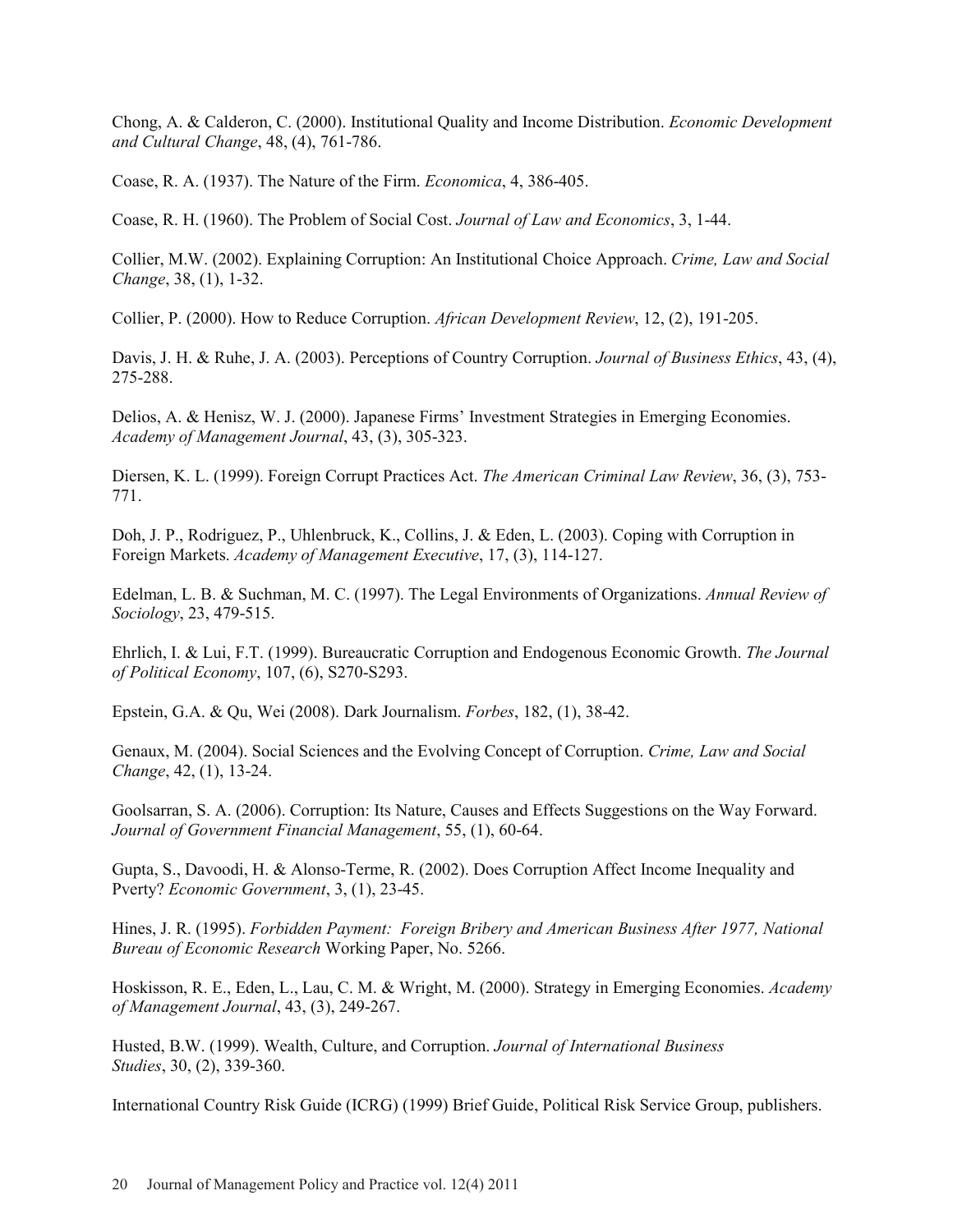Jennings, P. D. & Moore, L. F. (1995). Introduction and Theoretical Rationale. In L. F. Moore & P.D. Jennings (Eds.), *Human Resource Management on the Pacific Rim*, New York: Walter de Gruyter & Co.

Jennings, P. D. & Zandbergen, P. A. (1995). Ecologically Sustainable Organizations: An Institutional Approach. *Academy of Management Review*, 20, (4), 1015–1052.

Keefer, P. & Knack, S. (1997). Why Don't Poor Countries Catch Up? A Cross-National Test of an Institutional Explanation. *Economic Inquiry*, 35, (3), 590–602.

LaPalombara, J. (1994). Structural and Institutional Aspects of Corruption. *Social Research,* 61, (2), 325- 350.

Levine, D. P. (2005). The Corrupt Organization. *Human Relations*, 58, (6), 723-740.

Macleans, A. G.-J. & Mangum, G. L. (2000). The Foreign Corrupt Practices Acts Consequences for U.S. Trade: The Nigerian Example. *Journal of Business Ethics*, 24, (3), 245-255.

Mauro, P. (1995). Corruption and Growth. *Quarterly Journal of Economics*, 110, (3), 681-712.

Mauro, P. (1998). Corruption: Causes, Consequences, and Agenda for Further Research. *Finance & Development*, March, 11 – 14.

Meyer, J. W., Boli, J. & Thomas, G. M. (1994). Ontology and Rationalization in The Western Cultural Account. In W. R. Scott & J. W. Meyer (Eds.), *Institutional Environments and Organizations: Structural Complexity and Individualism.* Thousand Oaks, CA: Sage Publications, Inc.

North, D. (1981). *Structure and Change in Economic History*. New York: Norton.

North, D. (1989). Final Remarks: Institutional Change and Economic History. *Journal of Institutional and Theoretical Economics*, 145, (4), 238-245.

North, D. C. (1990). *Institutions, Institutional Change and Economic Performance*. Cambridge: Cambridge University Press.

Oliver, C., (1991). Strategic Responses to Institutional Processes. *Academy of Management Review*, 16, (1), 145-179.

Robertson, C. J. & Watson, A. (2004). Corruption and Change: The Impact of Foreign Direct Investment. *Strategic Management Journal*, 25, (4), 385-295.

Salbu, S. R. (1999). Battling Global Corruption in the New Millennium. *Law and Policy in International Business*, 31, 47-78.

Shleifer, A. & Vishny, R. W. (1993). Corruption. *Quarterly Journal of Economics*, 108, (3), 599-617.

Schminke, M., Arnaud, A. & Kuenzi, M. (2007). The Power of Ethical Work Climates. *Organizational Dynamics*, 36, (2), 171-186.

Smith-Hillman, A. V. (2007). Competition Policy, Inflation and Corruption: Evidence from African Economies. *Applied Economic Letters*, 14, (9), 653-656.